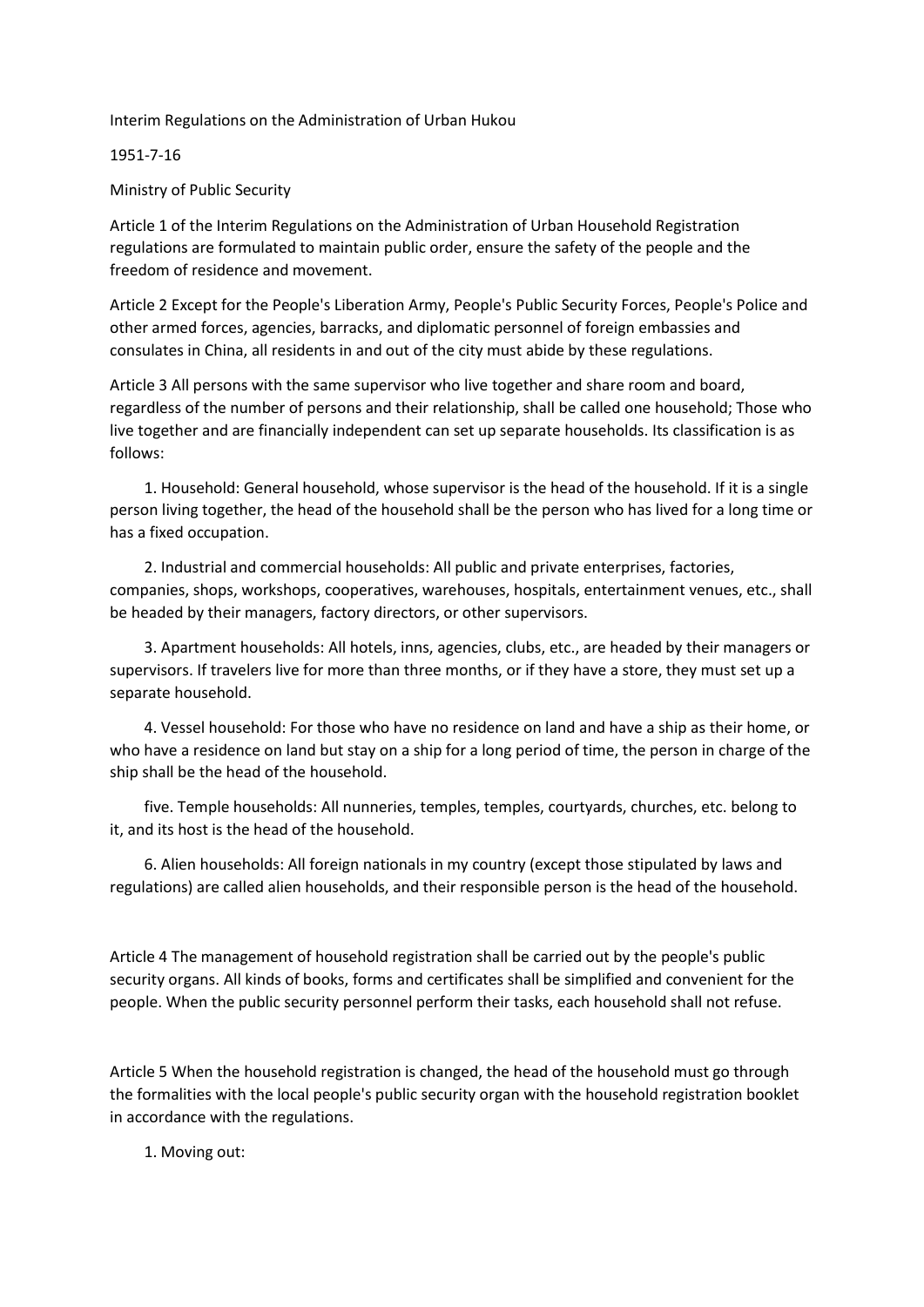Those who move out must report the relocation to the local people's public security agency in advance, cancel their household registration, and issue a relocation certificate (relocation within the same public security police station will not be issued a relocation certificate).

2. Moving in:

 (1) Those who move in must report to the local public security police station within three days of arriving at the place of residence. Those who have a relocation certificate shall submit the relocation certificate; those who do not have a relocation certificate shall submit other appropriate documents.

 (2) GMD Officers and soldiers who have been liberated, and prisoners who have been released, must report to their households with the certificates issued by military agencies, people's judicial agencies, and people's public security agencies.

3. Birth:

 Within one month after the birth of the baby, the head of the household or its parents shall declare.

 Abandoned infants shall be immediately reported to the local people's public security organ by the discoverer.

4. Death:

 (1) The head of the household or the family member shall report the death within 24 hours before the death is put into the burial;

 if there is no family member or the family member is not present, the neighbor shall report the death.

 (2) The head of the household, the family member or the discoverer shall immediately report the sudden death or the cause of death of unknown cause, as well as the death of infectious diseases.

 (3) For infants who have died without reporting their birth, a supplementary birth and death report shall be made.

 For the death specified in the preceding three paragraphs, burial shall be granted only after obtaining a burial certificate.

 5. Any change in marriage, divorce, separation, cohabitation, disappearance, recovery, adoption, adoption, employment, dismissal, opening, closing of business, or the occupation of the head of the household must be reported separately.

Article 6 Visitors who stay for more than three days must report to the police station.

Article 7 All households must prepare a household registration booklet and fill it out according to the facts for future reference; in addition to the household registration booklet, the hospital must prepare an inpatient registration book. The passenger registration book shall be sent to the local people's public security organ for inspection before going to bed every night.

Article 8 Violation of the provisions of these regulations shall be punished according to the severity of the circumstances.